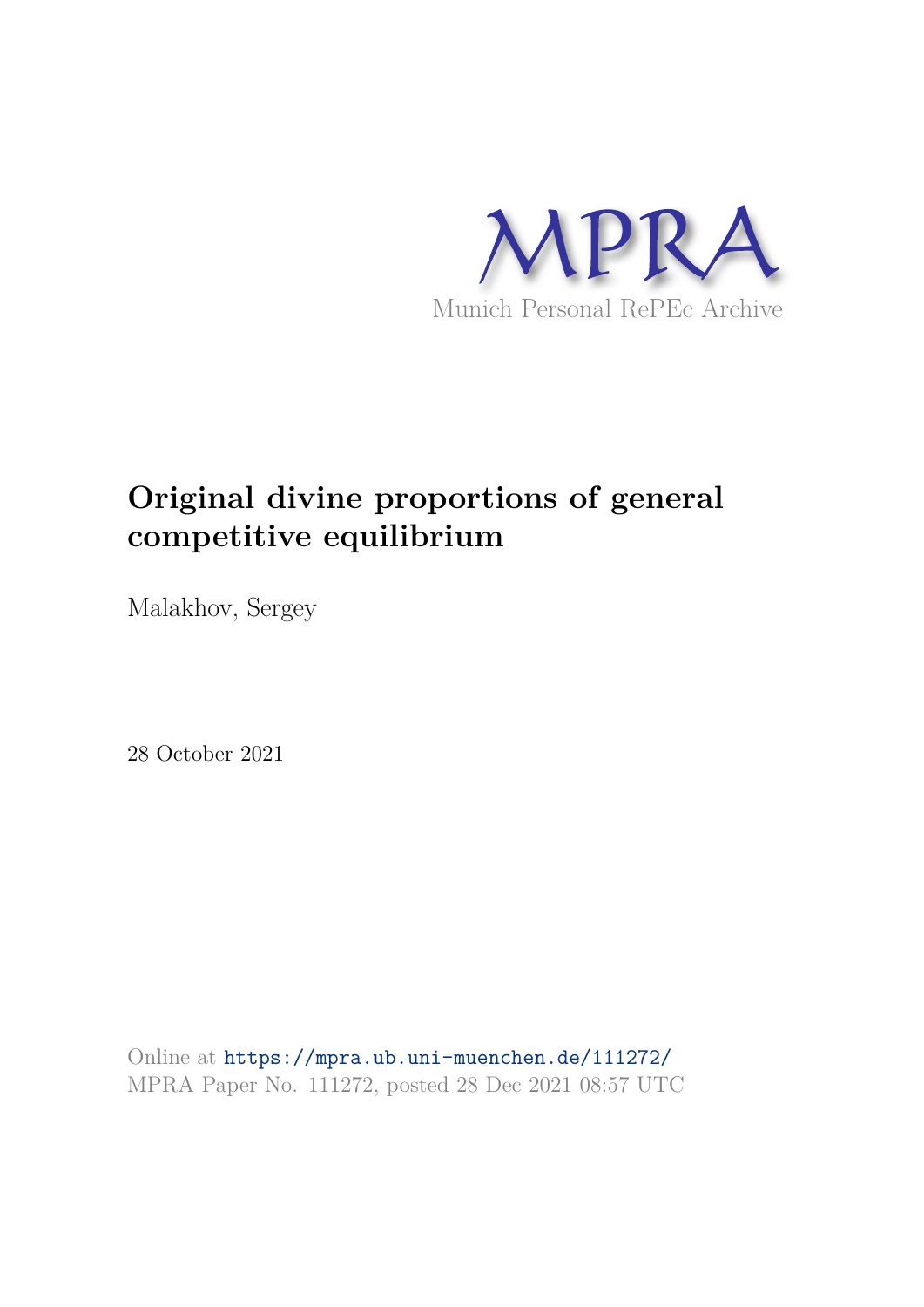## **Original Divine Proportions of General Competitive Equilibrium.**

### **Abstract**

The proof of the invisible hand discovers many interesting peculiarities of the general competitive equilibrium at times when Adam Smith was working on the 'Wealth of Nations'. If his self-interested producer allocates his time between production and delivery to the 'the door' of the buyer with zero search costs and unintentionally maximizes customer's consumption-leisure utility, both the marginal rate of transformation of production into delivery and the marginal rate of substitution of leisure for consumption become equal to the golden ratio conjugate whereas the sales-costs of production ratio becomes equal to the golden ratio itself. While the golden ratio was called by Luca Pacioli, the founder of the modern accounting, as the divine proportion, this paper contributes to the deeper understanding of the Adam Smith's natural theology approach to the analysis of social processes.

#### **JEL Classification: D11, D63, D83**

**Key words**: golden ratio, invisible hand, divine proportion, general competitive equilibrium

This paper represents the abridged version of the article "Divine Proportion of Invisible Hand: a new look at Adam Smith's natural theology", written in Russian for the *Journal of Institutional Studies* (forthcoming in *JIS*  $(2022)14(1)$ ).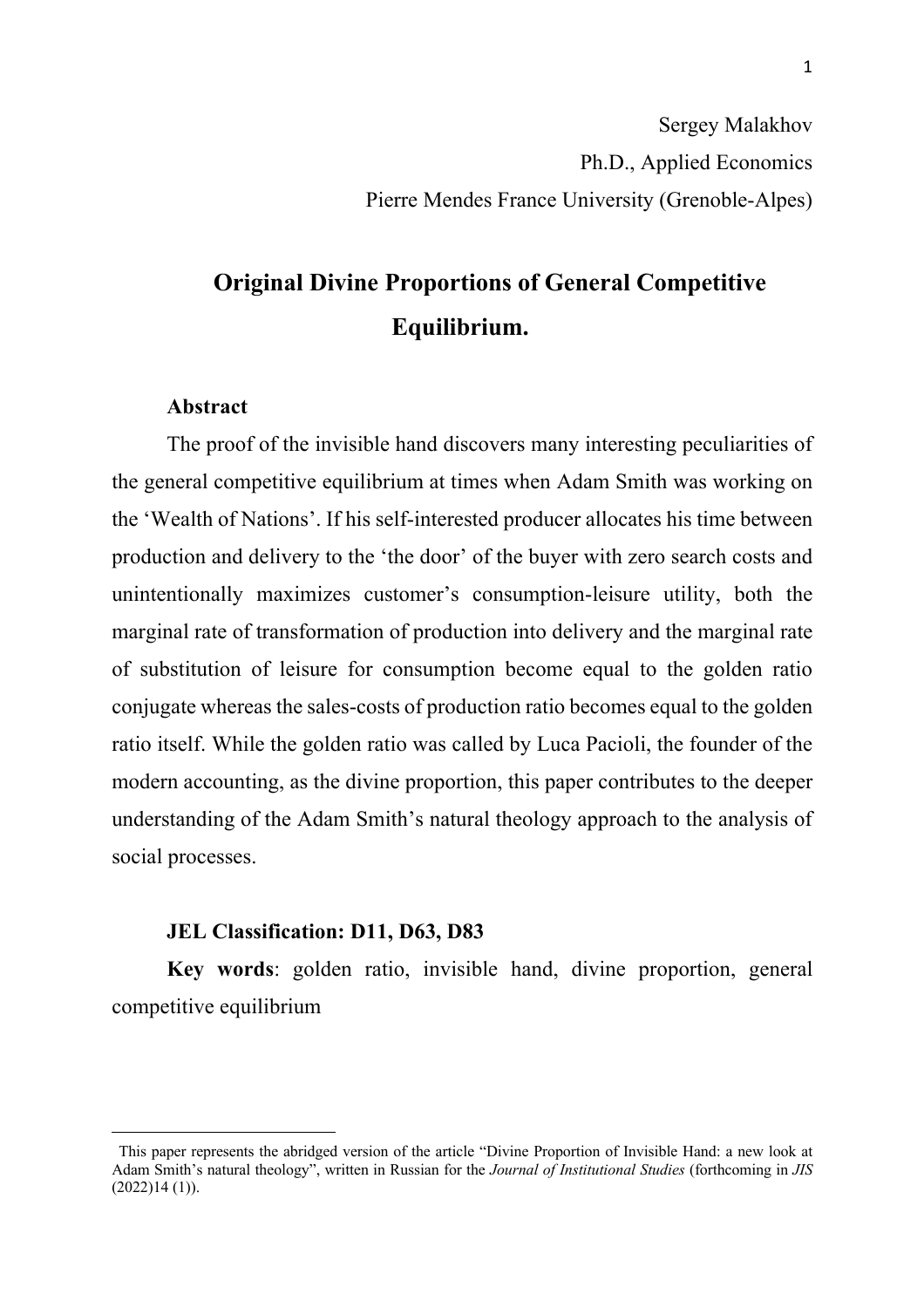#### **Introduction**

The proof of the invisible hand (Malakhov 2020, 2021a, 2021b) demonstrates the successful meeting of both uninformed buyer and seller under wage and price dispersion.<sup>1</sup> The seller allocates his time between production and delivery whereas the buyer allocates his time between labor, search, and leisure.

The consumer searches for the satisficing price. But when he buys the quantity demanded with respect to the satisficing price, he unintentionally maximizes his consumption-leisure utility, now with respect to the equilibrium price, which is equal to the minimal willingness to pay 'at doors' of consumers with zero search costs as well as to the willingness to accept of consumers with positive search costs.

Making the delivery, the producer 'sells' to his customers some leisure and unintentionally contributes to the optimal consumer allocation of time. The set of 'time in production – time in delivery' trade-offs results in the multiple local equilibria with respect to different customers' willingness to pay.

But one of these local equilibria represents the particular state of the market. When the producer sells at 'the door' for a consumer with zero search costs, his price is equal to the equilibrium price. By this way, the prototype of the general competitive equilibrium emerges. This prototype has very specific attributes. The analysis of these attributes gives an idea that originally the market was equilibrated much more than the economic theory could imagine.

This paper describes the appearance of the prototype of the general competitive equilibrium under wage and price dispersion and defines its ideal proportions. From this point of view the idea of the invisible hand in the

<sup>&</sup>lt;sup>1</sup> The articles (Malakhov 2020,2021a,2021b) have been published off-line in Russian, but they have been synthesized on-line in English on the author' personal page at Berkeley Electronic Press site in the papers 'Work of the Invisible Hand: the gravitation between sellers and buyers on the consumption-leisure production possibility frontier' (https://works.bepress.com/sergey\_malakhov/25/) and 'Invisible Hand Equilibrium in Family: the gravitation between men and women in marriage markets' (https://works.bepress.com/sergey\_malakhov/27/) (S.M.)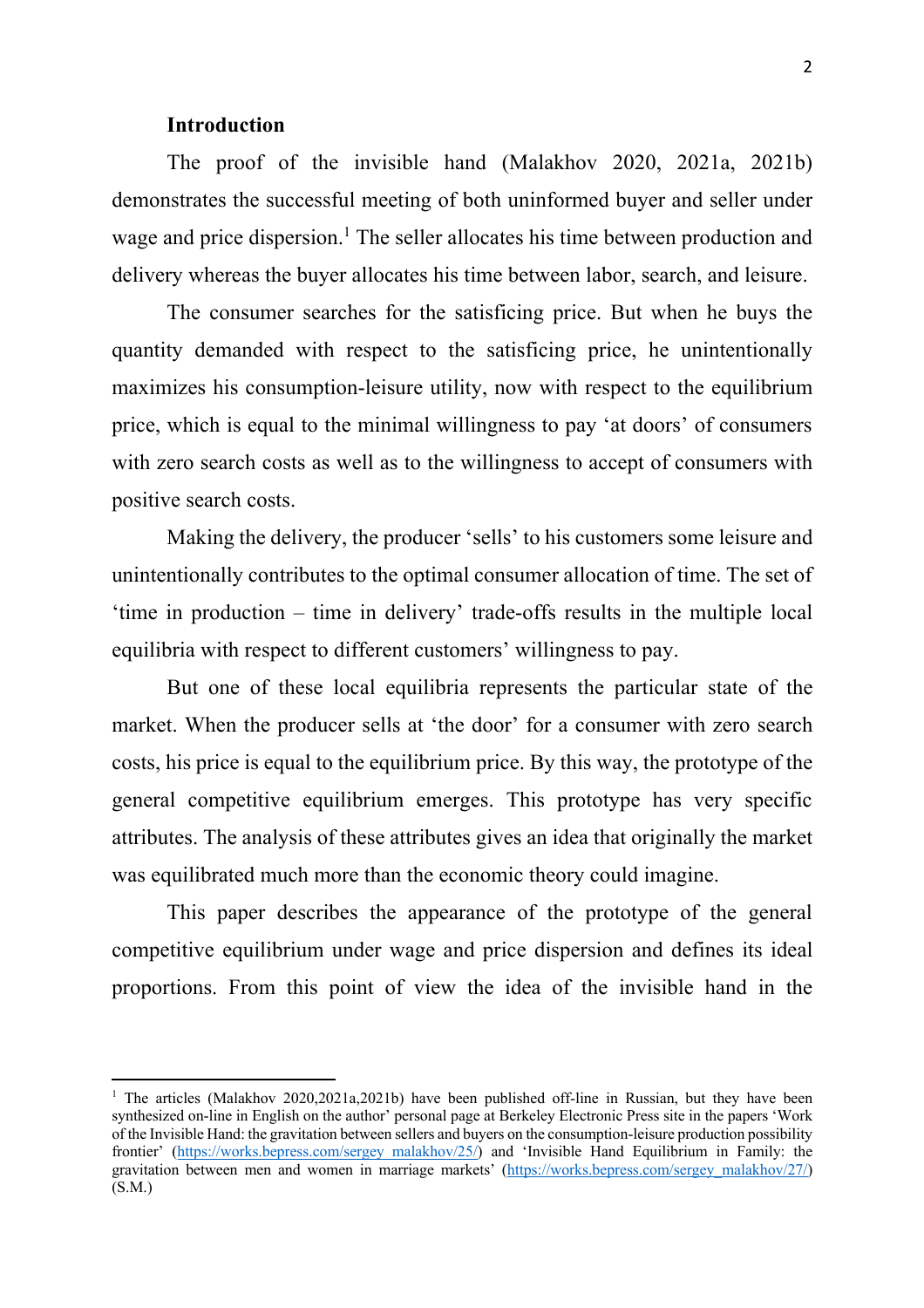environment of natural prices, wages, and profits, constructed by Adam Smith in the 'Wealth of Nations', looks more valuable than a simple literary metaphor.

## **The optimal matching under wage and price dispersion**

We take again the farmer who allocates his time between production on the farm and delivery to some point between the farm and the downtown. While his working time is constant, his total costs *TC* are also constant. But he is indifferent where to sell because he gets advantage from the wage dispersion and his sales are always equal to his total costs:

## $(T)$   $TC = PQ = const$

Choosing the place for sales, he determines the time for delivery  $T_d$ . It gives him as the residual the time for production  $T_f$  and the quantity  $O$  to be produced under constant average *AC<sup>f</sup>* and marginal costs *MC<sup>f</sup>* on farming. Keeping in mind the constant  $PQ=TC$  value, he also gets the price  $P$  for the quantity  $Q$ . This price gives him the total costs on delivery *TC<sup>d</sup>* with respect to the total costs on farming *TCf:*

$$
(2) \tTC_d = TC - TC_f
$$

And the price becomes equal to the total of both average and marginal costs on production and delivery:

$$
(3) \quad P = \frac{TC}{Q} = \frac{TC_f}{Q} + \frac{TC_d}{Q} = AC_f + AC_d = MC_f + MC_d
$$

Really, there is a constant return on scale for any place of sales, i.e., for any quantity to be sold. While the marginal and average costs on farming stay constant for any output, the marginal and average costs on delivery vary from one point of sale to another. But they stay constant for the given quantity to be produced and delivered:

$$
(4) \quad MC_d = AC_d = \frac{TC_d}{Q} = \frac{TC - TC_f}{Q} = P - MC_f
$$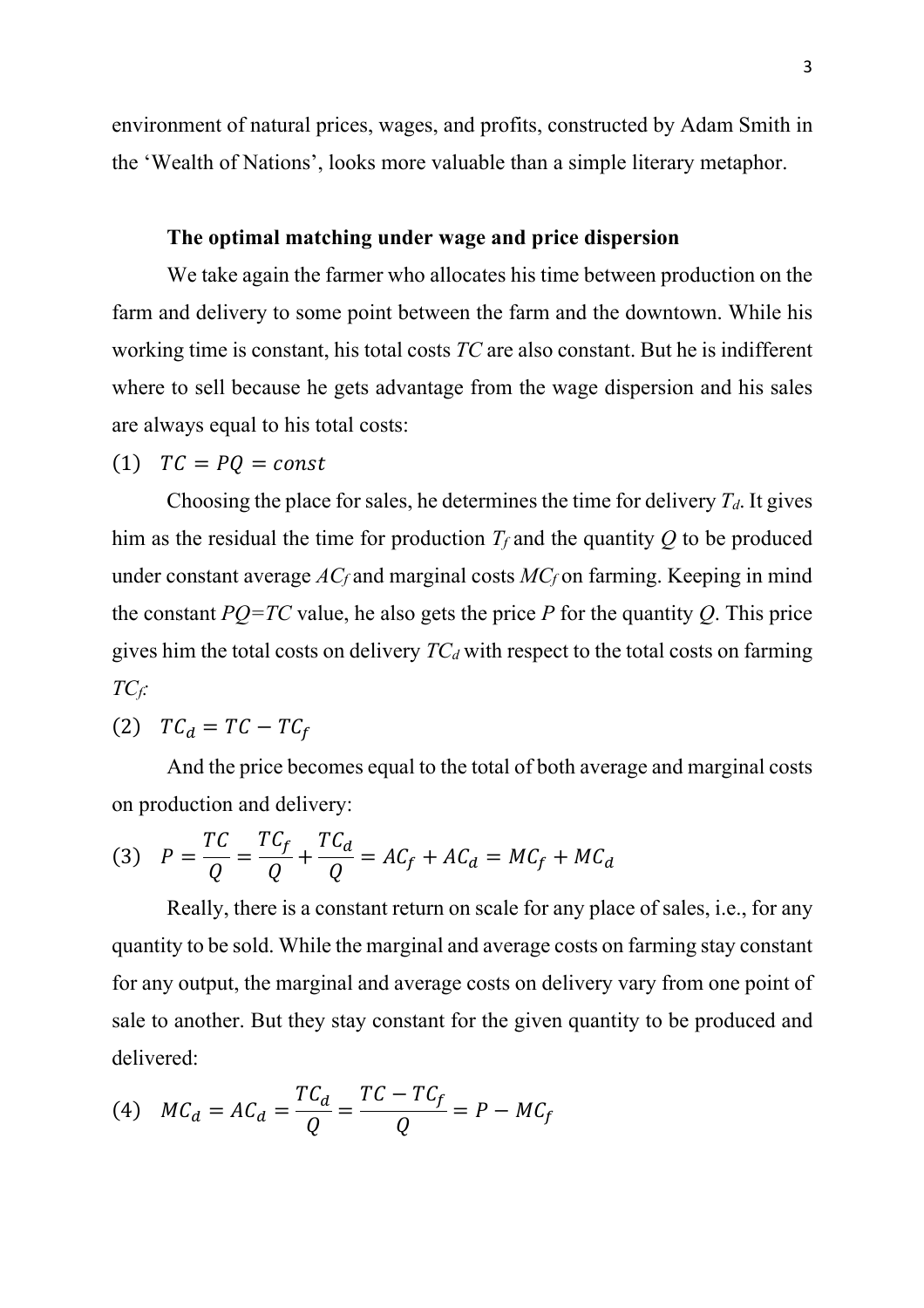For any point of sale the total costs on delivery are equal to the total costs given up on production. And we can get the following total differential for farming and delivery:

$$
(5) \quad dTC_{FD} = dQ_f MC_f + dQ_d MC_d = 0
$$

where the value  $dQ_f$  is equal to the cut in production and the  $dQ_d$  value means the final supply *Q*.

From here we get the marginal transformation rate of farming into delivery:

$$
(6) \quad RPT_{FD} = -\frac{dQ_f}{dQ_d} = \frac{MC_d}{MC_f} = \frac{AC_d}{AC_f} = \frac{TC_d}{TC_f} = \frac{T_d}{T_f}
$$

Equation 6 rearranges Equation 3 into the following form:

(7) 
$$
P = MC_f \left( 1 + \frac{MC_d}{MC_f} \right) = MC_f \left( 1 + \frac{T_d}{T_f} \right)
$$

The producer knows nothing about the consumer; neither his willingness to pay nor his allocation of time between labor *L*, search *S*, and leisure *H*. The producer wants only one thing – to sell the *PQ* value. Both *P* and *Q* values are given by his  $T_d/T_f$  allocation of time. In addition, his offer should be competitive. Here the value *MC<sup>f</sup>* becomes crucial. If we come back to Chapter VIII of the 'Wealth of Nations', we can follow Adam Smith's reasoning on the wage of independent producer who is both the master and the workman and who gets two distinct revenues – the profits of stocks and the wages of labor (Smith 2000, p.75). Here we get almost the same case. The profit is equal to the total costs on delivery, which rewards farmer's commercial skills, and the wages are equal to total costs on farming. But to be competitive, the marginal costs on farming *MC<sup>f</sup>* should be equal to wages of independent workmen, who are employed in neighbouring village. But these independent workmen should keep at the competitive market an option – either to work on the farm or to work on the factory. It means that at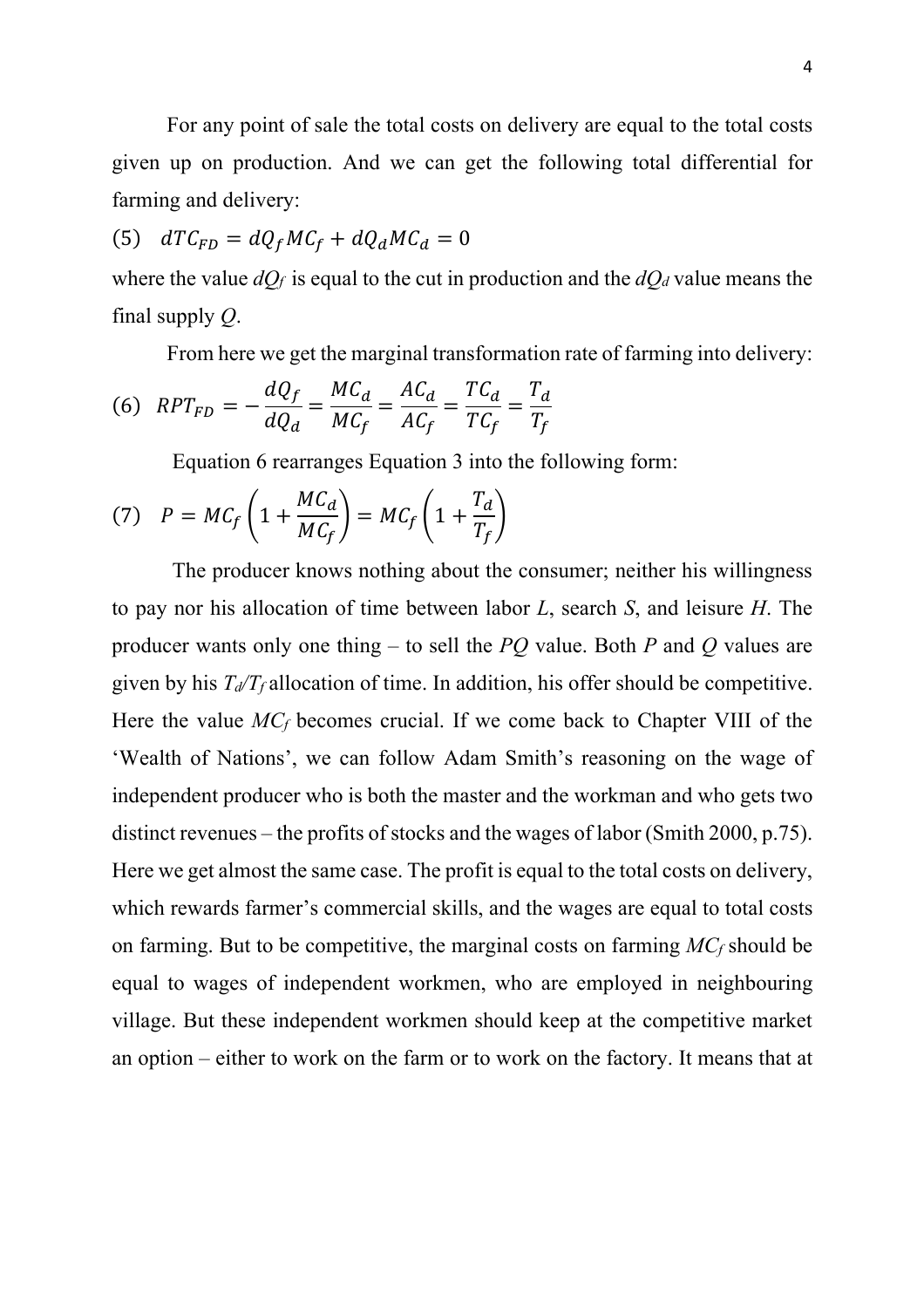the general competitive equilibrium farmer's marginal costs on production *MC<sup>f</sup>* are equal to the equilibrium wage rate *we*, or *MCf=we*. 2

However, the competitive value of the marginal costs on farming *MC<sup>f</sup>* don't impede to sell fruits and vegetables to low-wage rate customers. For them, the farmer chooses the point of sale not far from the farm, and they spend some time *S* on the search for the low price. As a result, the local equilibrium appears.

This equilibrium exists only in farmer's coordinate system. There, the values of the time of farming  $T_f$ , the quantity  $Q$ , and the price  $P$  become dependent on the point of sales, i.e., on the time for delivery  $T_d$ . The consumer literally enters into this space with his pre-determined marginal rate of substitution of leisure for consumption *MRS (H for Q).*

It has been demonstrated with the help of l'Hopital rule that the value *MRS (H for Q)* appears not at the moment of purchase but at the moment of intention to buy, when  $Q, L, S \rightarrow 0$  (Malakhov 2020; 2021a). The application of l'Hopital rule for the moment of intention to buy result in the unit elasticity of consumption with respect to the total costs on purchase, or  $e_{O/(L+S)} = 1$ . This conclusion confirms consumer's stable preferences, which are exhibited here by the marginal rate of substitution of leisure for consumption in natural terms:

(8) *MRS* 
$$
(H \text{ for } Q) = \frac{Q}{L+S}
$$

To present it in monetary terms, we should come back to the inner mechanism of satisficing purchase (Malakhov 2021a).

Under the traditional problem of search for the fixed quantity demanded *Q* (Stigler 1961), we get the intersection of *QP(S)* curve and labour income *wL(S)* curve with regard to the time of search *S* when the consumer chooses the first offer *QP<sup>P</sup>* below his willingness to pay *WTP=wL0*:

<sup>&</sup>lt;sup>2</sup> The  $MC_f=w_e$  assumption need the recalculation of the piece work into time work, lake it takes place today in UK where piece workers must be paid at least the minimum wage for every hour worked. (S.M.).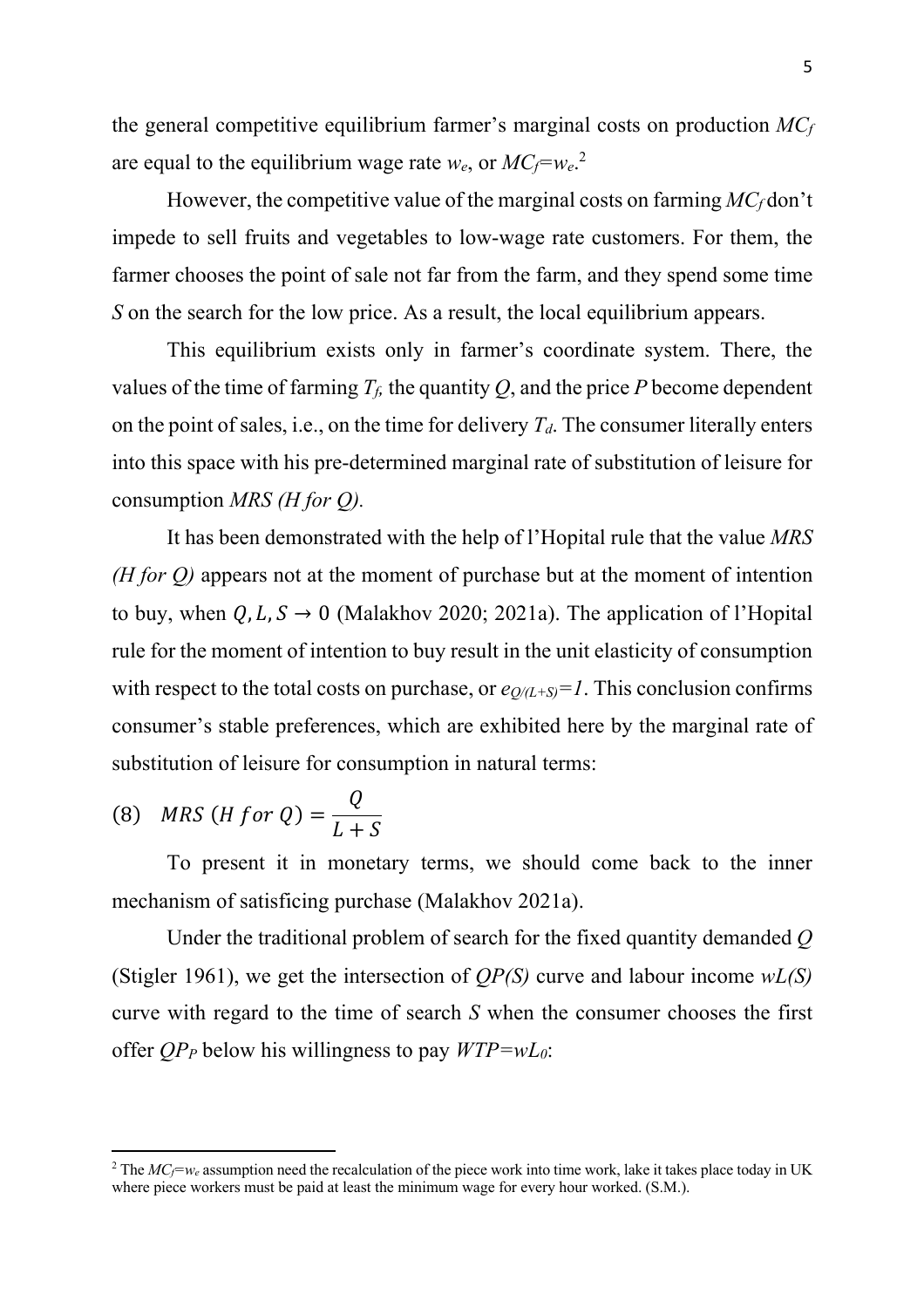

Fig.1. Behavioral satisficing choice

where  $S$  – the search;  $L$  – labor;  $H$  – leisure;  $T$  – time horizon until next purchase; *Q* – quantity demanded; *w* – wage rate;  $wL_0$  – willingness to pay; *P<sub>P</sub>* – purchase price.

From here starts the process that goes beyond the consumer's mind. He makes the satisficing purchase *QP=wL≤wL0* and he doesn't bother about recalculation of his usual working time into some piece rate because he knows nothing about producer's allocation of time. Moreover, he is not interested in it as well he is not interested whether his purchase is optimal from the point of view of economic theory. But his satisficing purchase implicitly launches the optimality process that we're going to follow.

The straight line with the slope *w*, passing the intersection point, i.e., the purchase, gives us the *QP<sup>0</sup>* value on the *0Y* axis and *(S+L)* value on the *0X* axis. The straight dotted line from the point *QP<sup>0</sup>* with the slope (-*Q∂P/∂S*), i.e., the tangent to the moment of purchase, gives us the value of the time horizon *T* on the *0X* axis.

These considerations result in the following equation:

$$
(9) \quad w(L+S) = -Q\frac{\partial P}{\partial S}T = QP_0
$$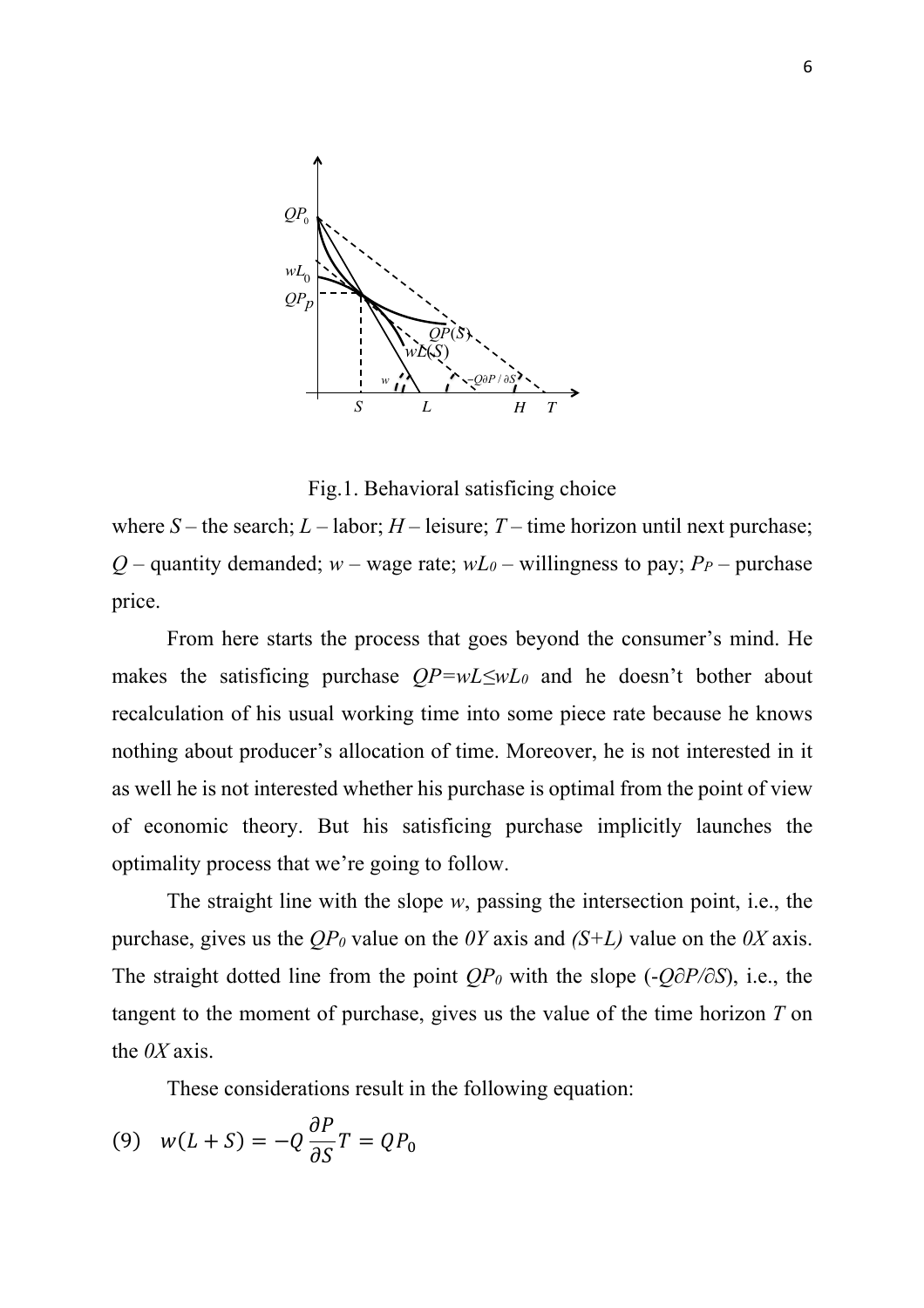It is evident that Eq. 9 demonstrates consumer's willingness to accept *WTA*. But if he decides to re-sell the item, who can buy it? The answer also is evident. The consumer with positive search costs can re-sell the item to the consumer with zero search costs. Although the wage dispersion exists at the zero search level, there is no price dispersion. The  $P_0$  value is the minimal price at the zero search level or the equilibrium price or  $P_0 = P_e$ .

And we can take Eq. 9 as the budget constraint to some consumptionleisure utility function *U(Q,H*), keeping in mind that for the given time horizon *T=L+S+H* the value *∂L/∂H+∂S/∂H=-1*:

$$
(10.1) \quad \mathcal{L} = U(Q, H) + \lambda(w(L+S) - QP_e)
$$

$$
(10.2) \quad \frac{\partial \mathcal{L}}{\partial Q} = \frac{\partial U}{\partial Q} - \lambda P_e = 0
$$

 $\sim$   $-$ 

$$
(10.3) \quad \frac{\partial \mathcal{L}}{\partial H} = \frac{\partial U}{\partial H} + \lambda w \left( \frac{\partial L}{\partial H} + \frac{\partial S}{\partial H} \right) = \frac{\partial U}{\partial H} - \lambda w = 0
$$

(10.4) 
$$
\frac{\partial U/\partial H}{\partial U/\partial Q} = MRS(H for Q) = \frac{W}{P_e}
$$

It means that a satisficing choice with respect to the purchase price *P* has its implicit optimal replication with respect to the equilibrium price *Pe*.

So, the consumer enters into farmer's space with the following preferences:

(10.5) *MRS* (*H for Q*) = 
$$
\frac{Q}{L+S} = \frac{W}{P_e}
$$

Eq.10.5 implicitly helps consumer not to waste labor and search efforts. He enters the market with his understanding how much efforts he should spend on the purchase. If the quantity demanded isn't worth it, he quits the market. This is the implicit corner solution. But there all time variables are recalculated. Nevertheless, this implicit recalculation doesn't refute the implicit Eq.10.5 and the explicit feeling whether the purchase is worth efforts or not.

However, the idea of implicit corner solution needs the confirmation that the satisficing purchase is also optimal. But our means to prove this fact are very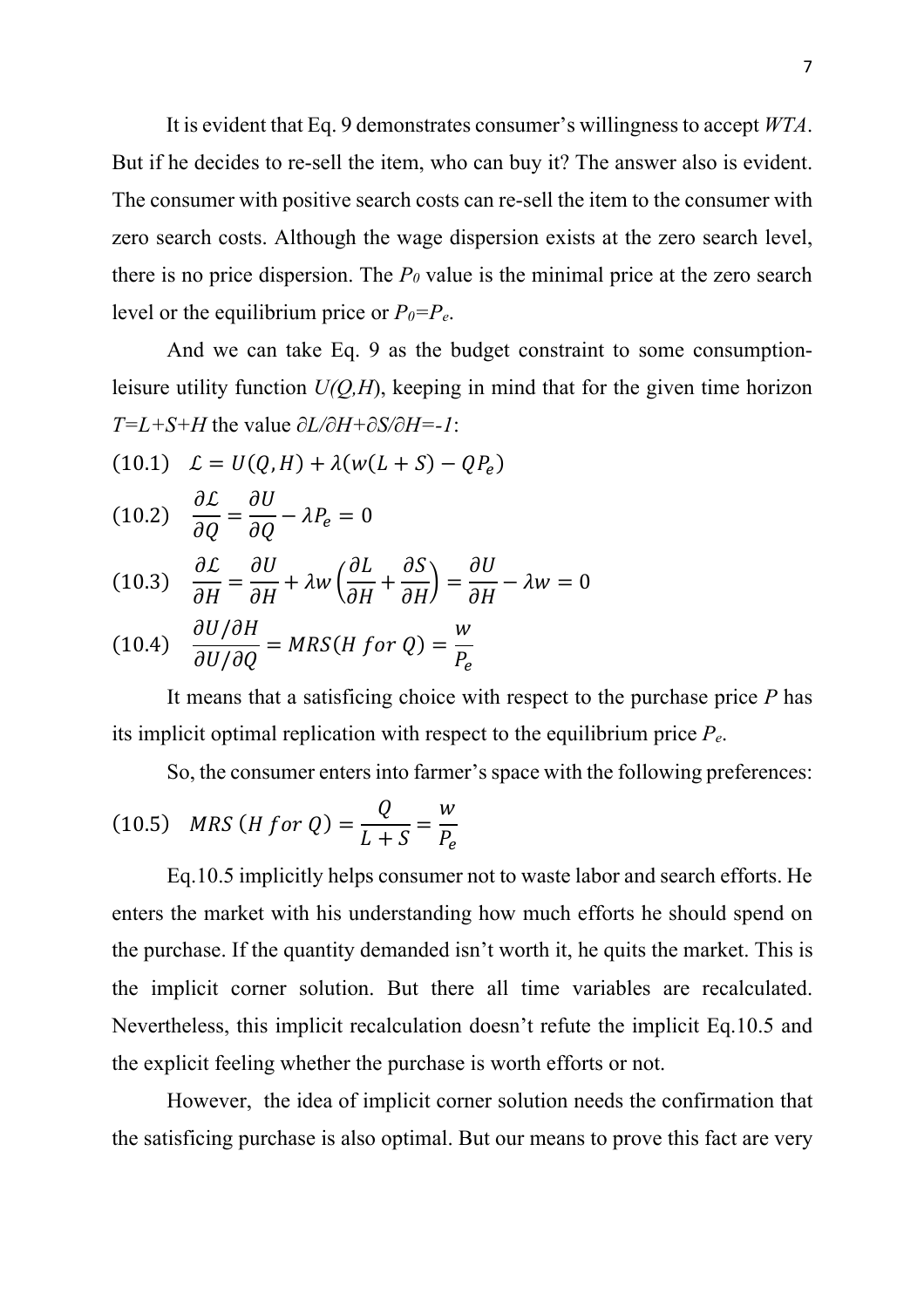limited. The only thing we know that this *PQ* value represents a point in farmer's coordinate system, where it is described by  $(T_d; T_f)$  allocation of his time.

The only mean, which can prove that the purchase is optimal, is the geometric normal to this point, taken from the origin of producer's coordinates, i.e., from the moment when he decides how to allocate his time between farming and delivery. But this normal tells us that the marginal rate of substitution of leisure for consumption is equal to the marginal rate of transformation of farming into delivery:



Fig.2.The optimal consumption-leisure choice for the given allocation of producer's time

(11) *MRS* (*H for Q*) = 
$$
\frac{Q}{L+S} = \frac{W}{P_e} = \frac{T_d}{T_f} = \frac{MC_d}{MC_f} = RPT_{FD}
$$

By this way we can construct the set of multiple equilibria under wage and price dispersion along the way from the farm to the downtown.

Now we can rewrite Eq.7 in the following form:

$$
(12.1) \quad P = MC_f \left( 1 + \frac{T_d}{T_f} \right) = MC_f \left( 1 + \frac{Q}{L+S} \right) = MC_f \left( 1 + \frac{W}{P_e} \right)
$$

However, the  $(T_d, T_f)$  point gives us only the value of quantity Q and seller's price P with respect to Eq.1. Now Eq.12.1 proves the fact the price *P* is satisficing for the customer. Really, if seller's price is not equal to buyer's price, Eq.12 fails,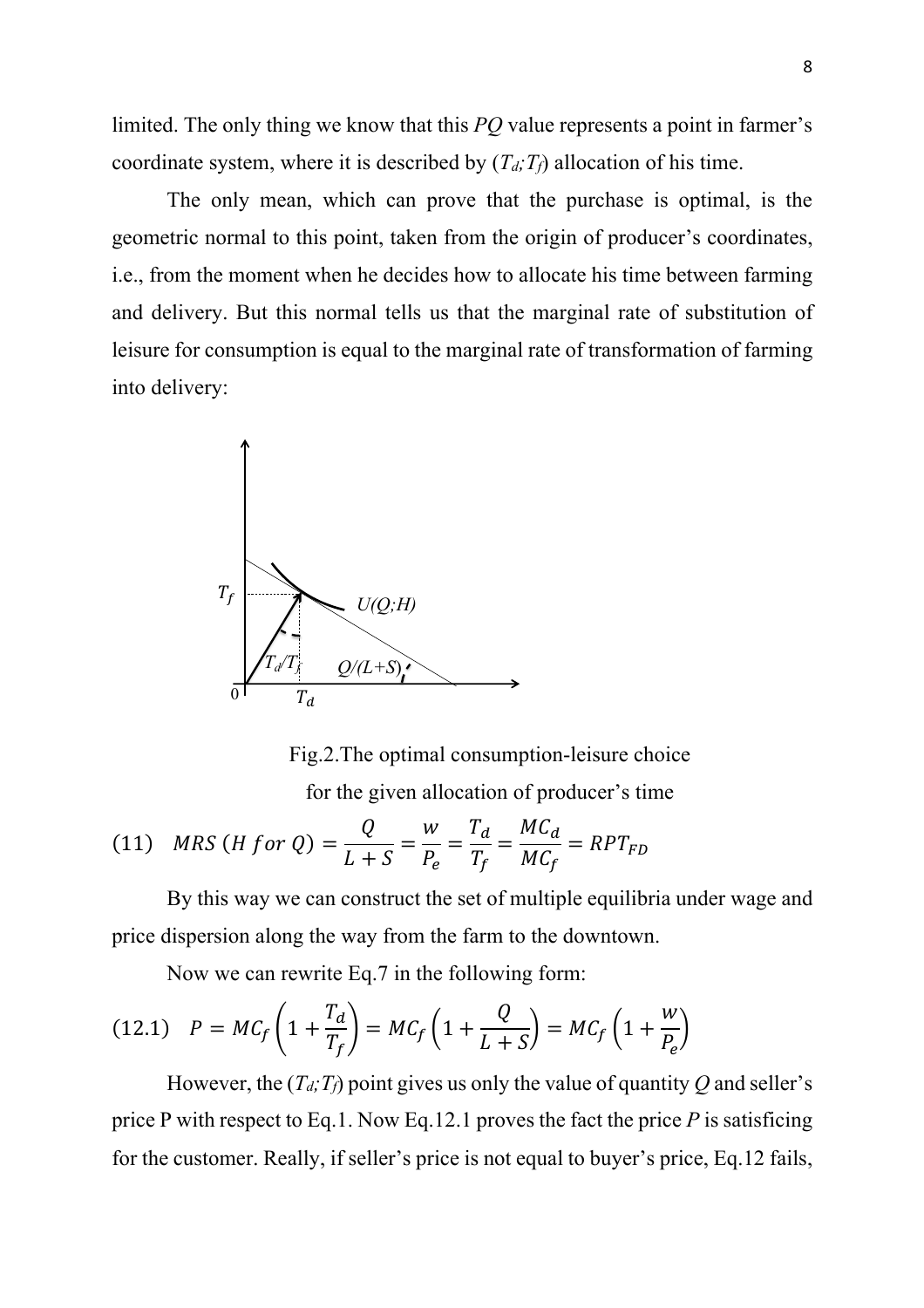and the transaction doesn't take place. It occurs only when *MRS (H for Q)* is equal to *RPTFD* on the implicit level of Eq.11 and Eq.12.1. And the following general matching rule confirms Adam Smith's genius idea that the invisible hand leads the self-interested producer to the place where he promotes the public interest:

(12.2) 
$$
P_{\text{self}} = MC_f \left( 1 + \frac{T_d}{T_f} \right) = MC_f \left( 1 + \frac{W}{P_e} \right) = P_{\text{burger}}
$$

### **The divine proportions of the general competitive equilibrium**

The general competitive equilibrium also represents the local equilibrium, this time 'at the doors' of the consumer with zero search costs and with the equilibrium wage rate  $w_e$  who pays the equilibrium price  $P_e$ :

This consideration transforms Eq. 12.1:

$$
(13) \quad P_e = MC_f \left( 1 + \frac{T_d}{T_f} \right) = MC_f \left( 1 + \frac{W_e}{P_e} \right)
$$

Eq.13 also can be transformed, now with the help of the assumption that the competitive marginal costs of farming are equal to the equilibrium wage rate or  $MC_f = w_e$ :

$$
(14) \quad P_e = MC_f \left( 1 + \frac{w_e}{P_e} \right) = w_e \left( 1 + \frac{w_e}{P_e} \right)
$$

We're making two more steps and get the following result:

(15.1) 
$$
\frac{P_e}{1 + \frac{W_e}{P_e}} = W_e; \frac{P_e}{P_e + W_e} = \frac{W_e}{P_e}
$$

(15.2) 
$$
\frac{P_e}{P_e + w_e} = \frac{w_e}{P_e} = \frac{a}{a+b} = \frac{b}{a} = 0.61803398... = \frac{1}{\varphi} = \Phi
$$

It means that *at the general competitive equilibrium both the marginal rate of transformation of production into services and the marginal rate of substitution of leisure for consumption are equal to the golden ratio conjugate*  $\boldsymbol{\Phi}$ .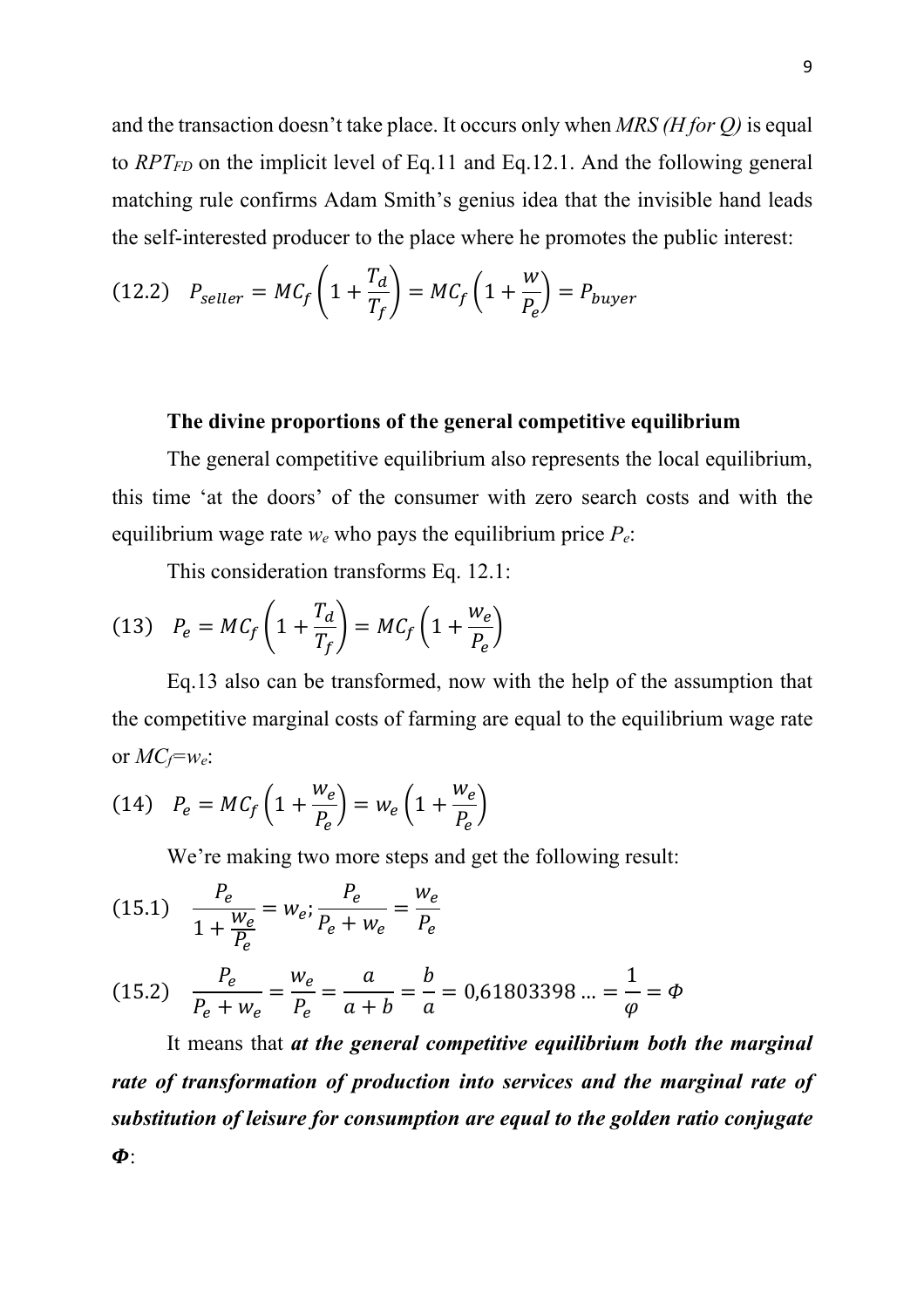(15) 
$$
\frac{a}{a+b} = \frac{b}{a} = \frac{1}{\varphi} = \varphi = RPT_{FD} = \frac{MC_d}{MC_f} = \frac{w_e}{P_e} = -\frac{\partial Q}{\partial H} = MRS(H \text{ for } Q)
$$

But the equilibration doesn't stop here. It states the fact that the equilibrium price is the 'just price' because it is formed by the equilibrium trade mark-up  $m_e$ :

(16.1) 
$$
m_e = \frac{P_e - AC_f}{AC_f} = \frac{P_e - MC_f}{MC_f}
$$
  
(16.2)  $P_e = MC_f \left(1 + \frac{w_e}{P_e}\right) = MC_f (1 + m_e) = 1,61803398 \dots MC_f = \varphi MC_f$ 

or *the equilibrium mark-up is equal to the golden ratio conjugate while the equilibrium sales-costs of production ratio is equal to the golden ratio*  $\varphi$  *itself.* 

#### **Conclusion**

We know that many academicians esteem the most famous Adam Smith's metaphor as the manifestation of his Calvinist background.<sup>3</sup> This paper brings us back to more ancient times, where we can find a friendship between two beautiful minds. Luca Pacioli, the founding father of modern accounting, was aware of the sacred nature of the golden ratio; he studied it and finally called Divina Proportione. And he shared that idea with Leonardo da Vinci, who perpetuated it in his Vitruvian Man. Now we can understand that Adam Smith could really have good theological reasons for his best guess.

#### **References**

Malakhov, S. (2020) 'Proof of the Invisible hand: why the satisficing purchase becomes optimal?', *Terra Economicus*, 18 (2),70-84.

Malakhov, S. (2021a) 'Force of Invisible Hand, Labor, and Just Price: basic principles of sorting and matching under wage and price dispersion.' *Journal of Institutional Studies*, 13 (1),37-59.

<sup>3</sup> One of the best reviews of theological grounds of Adam Smith's works is presented in Oslington (2012) (S.M.)